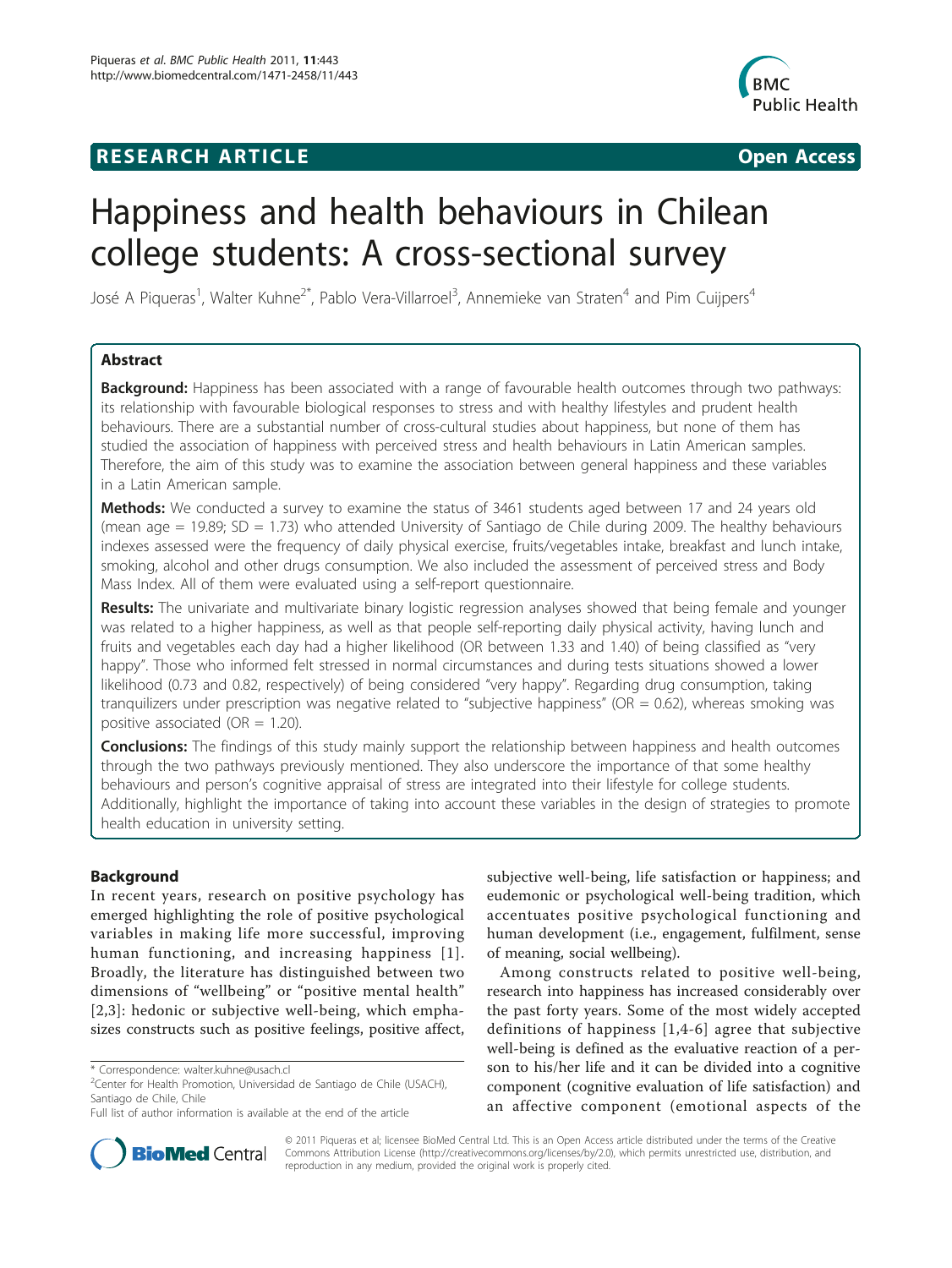construct, such as happiness). Therefore, subjective positive well-being is a broad category of phenomena, whereas happiness specifically represents the affective evaluation of one's life, although they are often regarded as synonymous [\[7\]](#page-9-0).

Broadly, there is accumulating evidence (cross-sectional, longitudinal and experimental research) that positive well-being is associated with many resources valued by society, such as healthy behaviours, lower delinquent activity, higher incomes, superior mental health, a higher education, a long life, better performance ratings at work, an improved social and personal functioning, lower heavy Internet and game use, etc. [\[7](#page-9-0)-[15\]](#page-9-0). In short, the results reveal that happiness has multiple benefits, being associated with and precedes numerous successful outcomes, as well as behaviours paralleling success. Furthermore, the evidence suggests that positive affect– the hallmark of well-being–may be the cause of many of the desirable characteristics, resources, and successes correlated with happiness [\[7\]](#page-9-0).

Specifically, the direct effect of well-being on future health has been proposed to be mediated through two pathways: the association between positive psychological states, such as happiness, and a lower perceived stress and/or favourable biological responses to stress (including low cortisol levels, reduced cardiovascular disease risk, faster cardiovascular stress recovery, reduced inflammation, and resilience to infection) and the relationship with healthy lifestyles and prudent health behaviours that reduce long-term risk of disease development [\[16](#page-9-0)].

As regards stress, in general empirical evidence suggests that there are marked associations between positive psychological states, such as happiness, and perceived stress, indicating that there was an inverse relationship between these variables [[14](#page-9-0)]. At the biological level, cortisol output has been consistently shown to be lower (or at least a more flexible response) among individuals reporting positive affect, and favourable associations with heart rate, blood pressure, and inflammatory markers such as interleukin-6 have also been described [\[17\]](#page-9-0).

Regarding healthy lifestyles and prudent health behaviours, previous studies have found that there is a significant association between happiness and health outcomes, such as exercising regularly or higher levels of physical exercise, not smoking or less cigarette use, less alcohol intake, higher sleep quality and quantity, and prudent diet [\[18-21](#page-9-0)]. Therefore, happy individuals are less likely to engage in a variety of harmful and unhealthy behaviours, including smoking, unhealthy eating, and abuse of drugs and alcohol [\[22](#page-9-0)]. Thus, positive affect might benefit health by indirect relations to health promoting activities.

Results of studies concerning the association between obesity and happiness or well-being are conflicting. Some of them did not find evidence that increased weight impairs happiness [\[19](#page-9-0),[23](#page-9-0)]. However, a study found that a significant U-shaped trend in the association between body mass index categories (underweight, normal, overweight and obesity) and depression, which could be considered as the opposite extreme of happiness [\[24\]](#page-9-0).

In spite of these data, following Grant et al. [[16\]](#page-9-0) or Steptoe et al. [[11\]](#page-9-0) the association between positive affect and healthy behaviour choices are quite mixed and some results have been inconsistent [[19](#page-9-0),[25](#page-9-0)-[27](#page-9-0)]. Even less is known about associations between well-being and other health behaviours such as dietary choice.

Furthermore, despite there is a substantial number of cross-cultural studies about well-being and happiness [[16,28](#page-9-0),[29](#page-9-0)], none of them has studied the relationship between happiness and health outcomes in Latin American college samples previously.

Therefore the main aim of this study was to confirm associations between subjective happiness and perceived stress and the relationship between happiness and healthy lifestyles and prudent health behaviours, such as physical activity, smoking, and alcohol consumption, and test relationships with other behaviours, specifically with three aspects of food choice (fruit/vegetables, breakfast and lunch intake) and with body index mass categories following the World Health Organization recommendations.

We hypothesized that happiness would be positively associated with lower scores on perceived stress, supporting the idea that favourable response to stress (including biological correlates and perceived stress) is related to positive psychological states. We also expected a significant relationship between happiness and some healthy behaviours (a better diet quality, daily exercise and the lack of any drug taking). Both outcomes would give partial support to the idea of that mediation of happiness in reducing long-term risk of disease development through both pathways also appear in Latin American samples.

## Methods

## Participants

The data analyzed for this study were taken from the Quality of Life and Health Behaviours Survey, a crosssectional questionnaire survey of university students administered in the University of Santiago de Chile in 2009. Respondents were enrolled on a variety of programs, including Administration and Economy, Science, Medical Sciences, Humanities, Engineering, Technology, Chemistry and Biology, Architecture and Bachelor program. They belonged to 166 of the 346 municipalities (comunas) in which Chile is divided, so that the socioeconomic status of the sample can be considered broad and representative of universities from this country.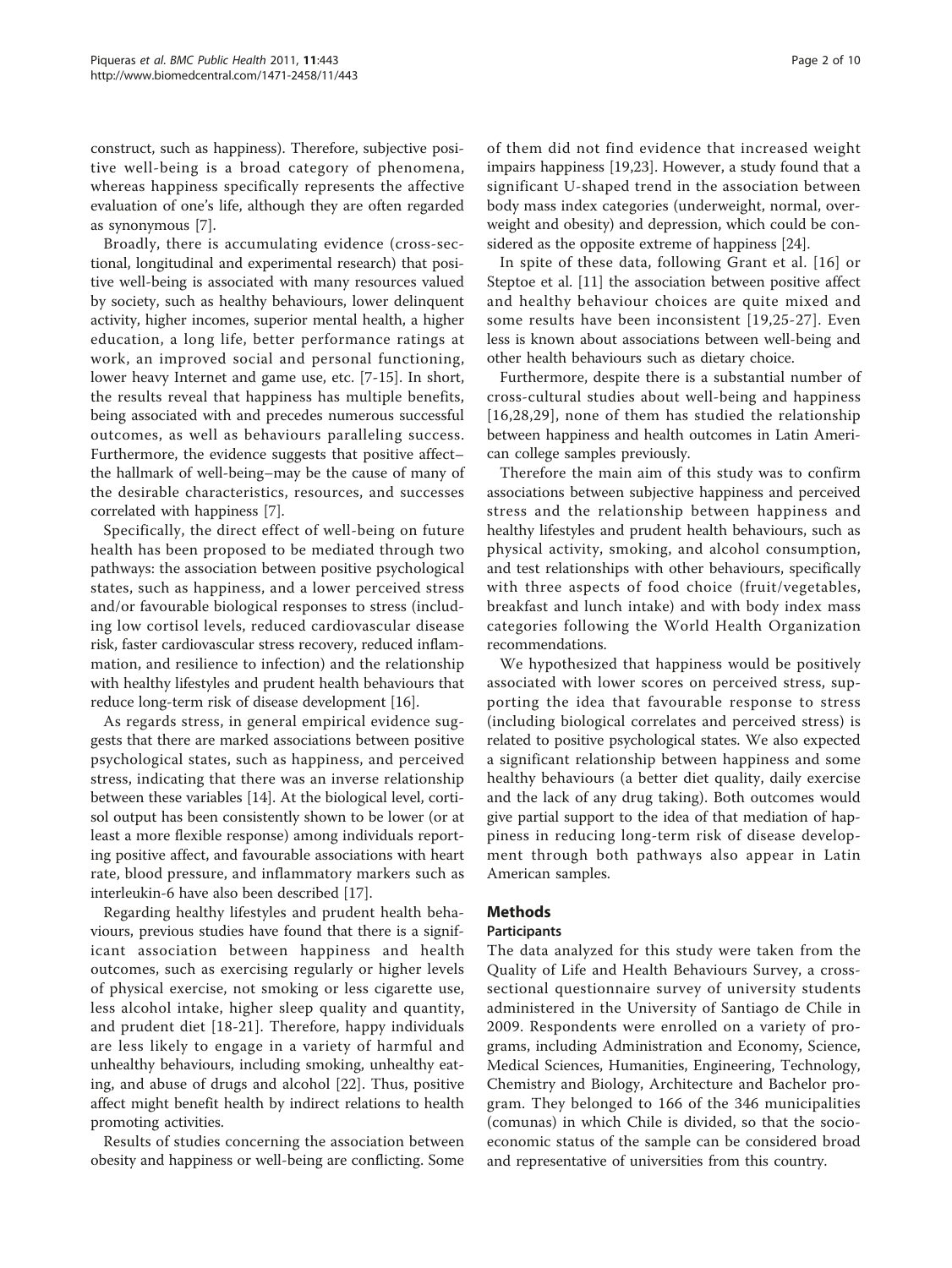#### Study sample

The sample consisted of 3461 students, 1866 (53.90%) males and 1595 (46.10%) females, aged between 17 and 24 years old (mean age = 19.89; SD = 1.73).

The questionnaires were typically administered at the end of classes. The inclusion criterion was to belong to any program of the University of Santiago de Chile. The application was made by graduate students who had been trained on the tool. Students were informed that the survey measured activities relevant to health. We requested them written consent after informing them that completion of the survey was voluntary, anonymous and confidential. Those questionnaires incomplete or inadequately answered were eliminated.

#### Measures

The Quality of Life and Health Behaviours Survey included general information, such as age, gender, study program, body weight and height, and a range of measures of perceived stress and health risk behaviours, such as frequency of drug taking, physical activity, eating vegetables/fruits, etc. The Subjective Happiness Scale (SHS) were also organized in the questionnaire.

#### Evaluation of happiness

- Subjective Happiness was assessed with the Spanish version of the SHS [\[5\]](#page-9-0). It consists of four items rated on a 7 point Likert scale, where individuals had to indicate whether they agreed or disagreed with statements. Items contents are: "1. In general, I consider myself a very happy person"; "2. Compared to most of my peers, I consider myself more happy"; "3. Some people are generally very happy. They enjoy life regardless of what is going on, getting the most out of everything. To what extent does this characterization describe you?'' and "4. Some people are generally not very happy. Although they are not depressed, the never seem as happy as they might be. To what extent does this characterization describe you?" (item 4 is reverse coded). A single SHS score is computed by taking the mean of responses to the four items, so scores can range from 1 to 7. Previous studies have shown that the SHS has good-to-excellent internal consistency (0.79-0.94), test-retest reliability (0.72), and convergent and discriminant validity across different languages, countries and cultures, including Spanish [[5,29-33\]](#page-9-0). This approach to happiness focuses on a method to capture the global and subjective qualities of happiness and attempts to allow the individual to give an overall assessment of the extent to which he or she is a happy person. Thus, it identifies a relatively stable characteristic of happiness separate from life experiences. It resulted in one of the most used self-report scales to measure this construct. Based on the 75<sup>th</sup> percentile score (scores of 6 or above on the 7-point Likert scale), respondent were categorized as either non happy (coded as 0) or happy (coded as 1).

#### Evaluation of perceived stress

- Perceived stress was measured using two items: "How stressed are you during an ordinary week in the university?" and "How stressed are you during exam periods and ends of semester?" Responses were rated on a scale from 1 to 4, ranging from "not stressed at all" to "very stressed". The scores were become into a binary variable based on the  $75<sup>th</sup>$  percentile score, with 0 meaning few or not stressed regarding the perceived stress in ordinary days (scores of 3 or above) and for the test situations-related stress (scores of 4). These items were selected from the questionnaire developed by the National Council for Narcotics Control (Consejo Nacional para el Control de Estupefacientes, CONACE) for the National Study of Drugs in General Population of Chile 2008 [\[34\]](#page-9-0).

#### Evaluation of health behaviours

The health behaviours included in this study were assessed using single items:

- Consumption of legal and illegal drugs. The items were selected from the same questionnaire developed by the CONACE for the National Study of Drugs in General Population of Chile 2008 [[34\]](#page-9-0). It attempts to measure consumption of legal and illegal drugs by means of the following question: When was the last time you tried any of these drugs? Responders can rated on a scale from 1 to 4 ("1 = Never", "2 = More than 1 year ago", "3 = More than a month, but less than one year" and " $4 =$  During the past 30 days". They are categorized as either nontakers (code  $0 =$  scores 1 or 2) or takers (coded as  $1 =$ scores 3 or 4), following the  $75<sup>th</sup>$  percentile score.

- Nutrition aspects and psychical activity were assessed using five options from "Never  $= 1$ " to "Daily  $=$ 5" to evaluate the frequency of breakfast, lunch, eating fruit and vegetables, and doing exercise. The healthy option (coded as 1) was having breakfast daily, having lunch daily and eating fruits and vegetables daily or almost daily, and doing psychical activity daily or almost daily, respectively. This decision was assumed following the  $75<sup>th</sup>$  percentile score as the cut-off point.

- The nutritional status was calculated from selfreported height and weight. We followed criteria of the World Health Organization (World Health Organization, WHO) [[35\]](#page-9-0) for BMI categories: underweight (BMI ≤ 18.49 kg m-2), normal weight (BMI = 18.50 to 24.90 kg m-2), overweight (BMI = 25.00 to 29.90 kg m-2) and obesity (BMI  $\geq$  30.00 kg m-2). Underweight was the reference category (coded as 0).

#### Data Analysis

The distribution of happiness ratings across gender, age, perceived stress and health behaviours was analyzed using descriptive statistics and presented as mean and standard deviation (SD) for happiness (dependent variable) and as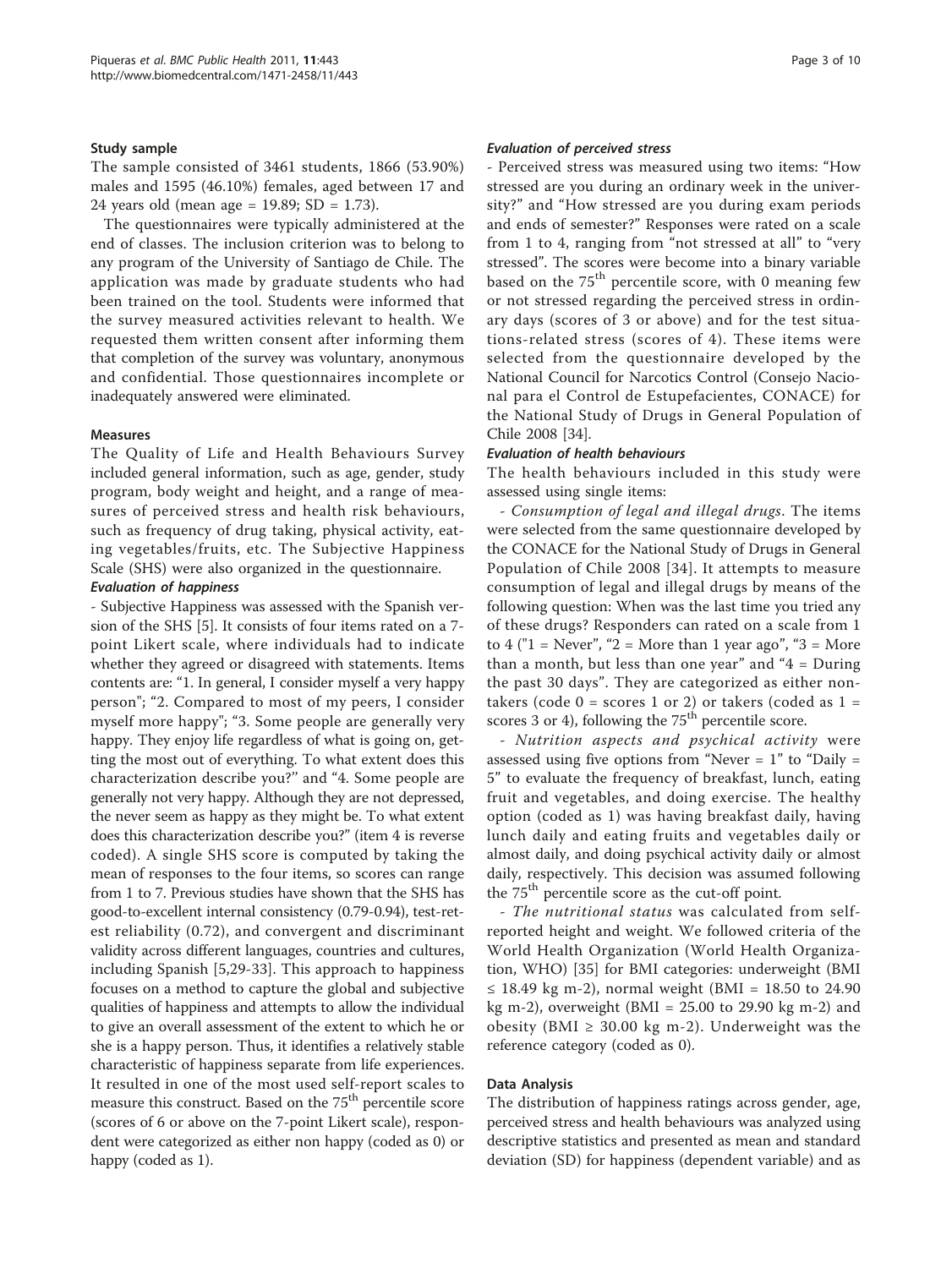percentages for independent categorical variables. We settled the differences across these variables on happiness by Student's t-test and ANOVAs'. Cohen's d index (d) for t-tests and eta-squared  $(\eta^2)$  for ANOVAS was included for valuing the effect size (ES). The interpretation of Cohen's d index is as follows: small (.20 - .49), medium (.51 - .79) and large effect sizes ( $d \ge .80$ ), whereas eta-squared is interpreted as the ratio of variance explained in the dependent variable by a predictor.

To establish the association between happiness and each independent variable, first of all we conducted univariate binary logistic regression analysis with happiness as the dependent variable and each variable as the independent one. Most variables were previously dichotomized to the values 0 or 1 based on the  $75<sup>th</sup>$  percentile value or highest quartile (cut-off point) in order to facilitate odds ratio computations and interpretation. Then, all predictive factors that had a p-value less than 0.20 in univariate analysis were entered in multivariate binary logistic regression. We used the method "forward LR selection of variables". With that method, variables with the highest predictive value are added stepwise till estimates change by less than 0.001. Thus, not all predictors are entered in the analysis. Nine steps were carried out. The odds of healthy behaviour and perceived stress for each level of happiness were computed, with "non happy" as the reference category. Statistically significant results with a significance level  $\leq 0.05$ were considered. We used SPSS version 18.0 for Windows on its processing and statistical analysis.

## Results

#### Socio-demographical features

The distribution by age in relation to gender is showed in table 1. A significant association was found between age and gender ( $\chi^2$  = 21.90, df = 7, p = 0.003). The main socio-demographical attributes for the total group are listed in table [2.](#page-4-0) Of the respondents 1595 (46.10%) were female and 1866 (53.90%) were male with a mean age of 19.89 (SD = 1.73, ranging from 17 to 24 years). Although the distribution by age was homogeneous, females were older, with a mean age of  $19.98 \pm 1.73$ years by comparison with  $19.81 \pm 1.73$  years in males (t  $= -2.94$ , df  $= 3459$ ,  $p = 0.003$ , d  $= -0.10$ ).

## Distribution of predictive variables and comparisons on happiness across these variables

The differences of happiness ratings across gender, age, perceived stress and health behaviours are shown in table [2.](#page-4-0) There were significant differences between happiness score across age group ( $t = 2.35$ , df = 3474, p = 0.019, d = 0.08), obesity status (t = 2.34, df = 3230, p = 0.019,  $d = 0.08$ ), daily breakfast (t = -4.52, df = 3464,  $p = 0.000$ ,  $d = -0.15$ ), daily lunch (t = -7.71, df = 3463,  $p = 0.000$ ,  $d = -0.26$ ), daily fruits and vegetables (t =

Table 1 Age  $\times$  gender distribution of college sample in Santiago de Chile, Chile, 2009 (n = 3461)

|         |              | Gender       |              |
|---------|--------------|--------------|--------------|
| Age     | Male         | Female       | <b>Total</b> |
| (years) | n(%)         | n(%)         | n(%)         |
| 17      | 10(0.30)     | 17 (0.50)    | 27 (0.80)    |
| 18      | 525 (15.20)  | 363 (10.50)  | 888 (25.60)  |
| 19      | 443 (12.80)  | 374 (10.80)  | 817 (23.60)  |
| 20      | 318 (9.20)   | 276 (8.00)   | 594 (17.20)  |
| 21      | 238 (6.90)   | 237 (6.80)   | 475 (13.70)  |
| 22      | 137 (4.00)   | 156 (4.50)   | 293 (8.50)   |
| 23      | 129 (3.70)   | 117 (3.40)   | 246 (7.10)   |
| 24      | 66 (1.90)    | 55 (1.60)    | 121 (3.50)   |
| Total   | 1866 (53.90) | 1595 (46.10) | 3461 (100)   |

 $-6.44$ , df = 3464, p = 0.000, d =  $-0.21$ ), daily psychical exercise (t =  $-5.53$ , df = 3461, p = 0.000. d =  $-0.19$ ), stress in ordinary periods (t = 8.08, df = 3462, p = 0.000, d = 0.27), stress in test periods (t = 8.01, df = 3463, p = 0.000,  $d = 0.27$ ), prescriptive tranquilizers (t = 6.00, df = 3445,  $p = 0.000$ ,  $d = 0.20$ ), marihuana (t = -2.09, df = 3442, p = 0.036,  $d = 0.13$ ), unprescriptive tranquilizers (t = 3.85, df  $= 3448$ ,  $p = 0.000$ ,  $d = 0.13$  and unprescriptive analgesics  $(t = 2.47, df = 3446, p = 0.014, d = 0.08)$ . The rest of the comparisons were not significant (see table [2\)](#page-4-0). Thus, although effect sizes were small, higher scores on happiness were found among those participants who were younger, non-obese; had daily breakfast, lunch and/or fruits and vegetables; did daily physical activity; felt nonstressed; did not take prescriptive tranquilizers, neither unprescriptive tranquilizers nor analgesics, but acknowledged having taken marihuana recently.

Further analysis of these findings found that there were not significant differences between happiness score across municipalities (comunas)  $[F(162,3244) = 0.86, p =$ 0.89,  $\eta^2 = 0.04$ .

#### Happiness

The mean total score on "subjective happiness" was 5.23  $± 1.10$  (range = 1-7). Skewness and kurtosis were -0.59 and 0.12, respectively. Kolmogorov-Smirnov's test showed that happiness total score distribution was non normal ( $p < .001$ ).

Overall, 30.80% of respondents rated themselves as very happy (scores of 6 or above on a 7-point Likert scale). So, approximately one third of participants in this study reported being happy. The percentage of "happy" across variables is shown in table [3](#page-5-0).

#### Happiness and socio-demographical characteristics

Across the complete sample, those with higher subjective happiness were more likely to be younger than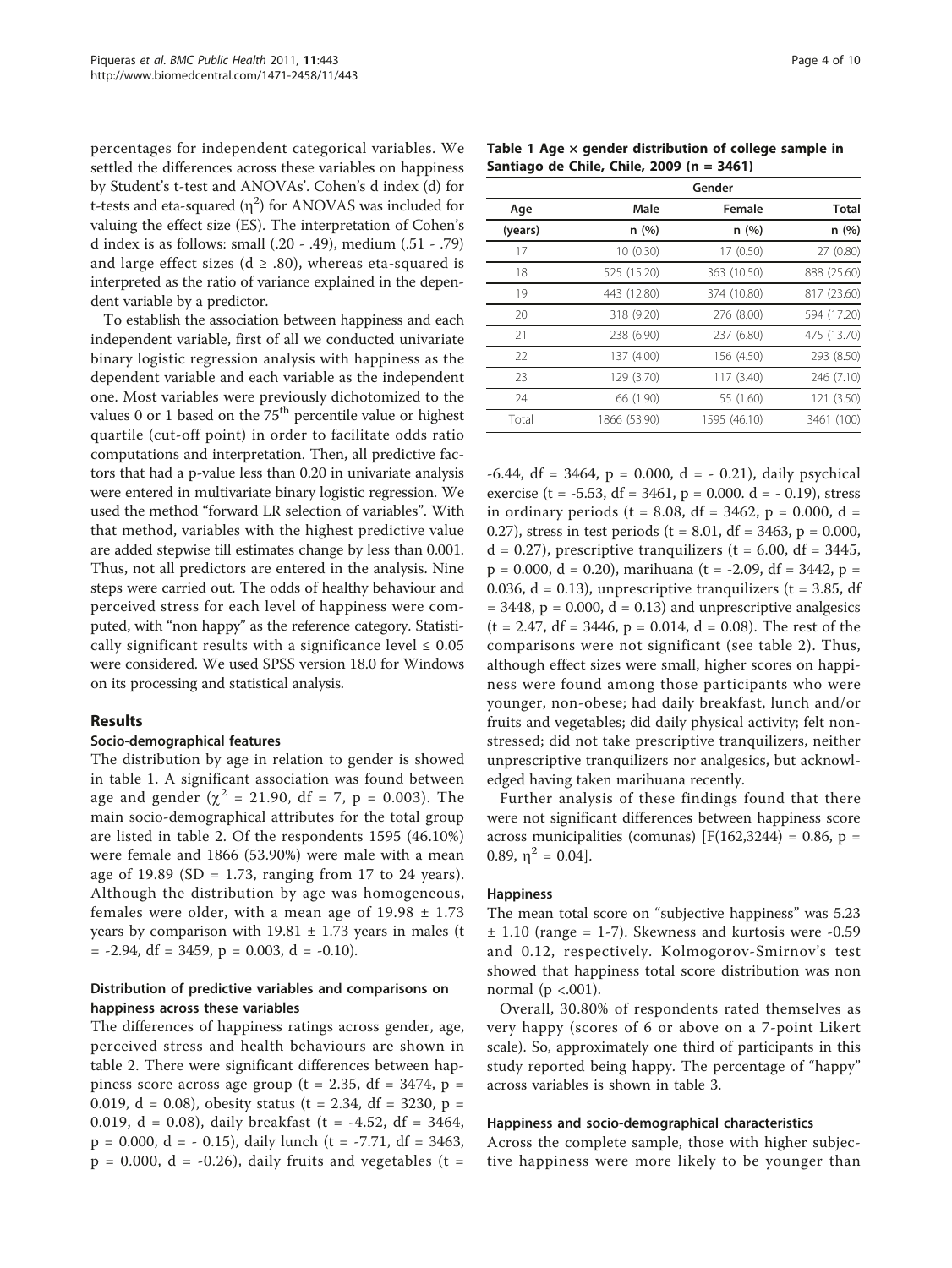<span id="page-4-0"></span>Table 2 Associations of happiness with demographic variables and with perceived stress and health behaviours

| <b>Variables</b>                | Variable<br>categories | $%$ of<br>total<br>sample | <b>Happiness</b><br>score<br>(mean; SD) | p-<br>value |
|---------------------------------|------------------------|---------------------------|-----------------------------------------|-------------|
| Demographics                    |                        |                           |                                         |             |
| Gender                          | Female                 | 46.10                     | 5.25; 1.10                              | 0.24        |
|                                 | Male                   | 53.90                     | 5.21; 1.10                              |             |
| Age                             | 17-19                  | 50.00                     | 5.27; 1.10                              | 0.02        |
|                                 | $20 - 24$              | 50.00                     | 5.19; 1.09                              |             |
| Nutritional status (WHO)        |                        |                           |                                         |             |
| Body Mass Index<br>(BMI)        | Underweight            | 3.40                      | 5.17; 1.27                              | 0.09        |
|                                 | Normal<br>weight       | 77.60                     | 5.25; 1.08                              |             |
|                                 | Overweight             | 16.90                     | 5.22; 1.12                              |             |
|                                 | Obese                  | 2.10                      | 4.93; 1.13                              |             |
|                                 | No obese               | 97.90                     | 5,25; 1.10                              | 0.02        |
|                                 | Obese                  | 2.10                      | 4,93; 1,13                              |             |
| Daily breakfast                 | No always              | 50.50                     | 5.15; 1.12                              | 0.00        |
|                                 | Always                 | 49.50                     | 5.32; 1.07                              |             |
| Daily lunch                     | No always              | 36.00                     | 5.04; 1.17                              | 0.00        |
|                                 | Always                 | 64.00                     | 5.34; 1.04                              |             |
| Daily fruits and<br>vegetables  | No always              | 44.50                     | 5.10; 1.11                              | 0.00        |
|                                 | Always                 | 55.50                     | 5.34; 1.07                              |             |
| Physical activity               | No always              | 71.00                     | 5.17; 1.11                              | 0.00        |
|                                 | Always                 | 29.00                     | 5.39; 1.06                              |             |
| <b>Stress</b>                   |                        |                           |                                         |             |
| Ordinary<br>circumstances       | No stressed            | 37.80                     | 5.42; 1.04                              | 0.00        |
|                                 | Stressed               | 62.20                     | 5.11; 1.12                              |             |
| Exam/test periods               | No stressed            | 33.20                     | 5.44; 1.01                              | 0.00        |
|                                 | Stressed               | 66.80                     | 5.13; 1.12                              |             |
| Drug use                        |                        |                           |                                         |             |
| Tobacco                         | No                     | 55.30                     | 5.22; 1.08                              | 0.46        |
|                                 | Yes                    | 44.70                     | 5.25; 1.10                              |             |
| Alcohol                         | No                     | 16.80                     | 5.21; 1.12                              | 0.63        |
|                                 | Yes                    | 83.20                     | 5.24; 1.09                              |             |
| Prescriptive<br>tranquillizers  | No                     | 89.80                     | 5.27; 1.07                              | 0.00        |
|                                 | Yes                    | 10.20                     | 4.90; 1.21                              |             |
| Modafinil (i.e.,<br>Mentix)     | No                     | 95.30                     | 5.24; 1.09                              | 0.32        |
|                                 | Yes                    | 4.70                      | 5.15; 1.13                              |             |
| Inhalants                       | Νo                     | 98.70                     | 5.23; 1.09                              | 0.55        |
|                                 | Yes                    | 1.30                      | 5.33; 1.04                              |             |
| Marihuana                       | No                     | 75.40                     | 5.21; 1.10                              | 0.04        |
|                                 | Yes                    | 24.60                     | 5.30; 1.06                              |             |
| Cocaine                         | Νo                     | 98.20                     | 5.23; 1.09                              | 0.93        |
|                                 | Yes                    | 1.80                      | 5.25; 1.13                              |             |
| Unprescriptive<br>tranquilizers | Νo                     | 96.00                     | 5.25; 1.08                              | 0.00        |

## Table 2 Associations of happiness with demographic variables and with perceived stress and health behaviours (Continued)

|                                                               | Yes       | 4.00  | 4.88; 1.30 |      |
|---------------------------------------------------------------|-----------|-------|------------|------|
| Unprescriptive<br>analgesics                                  | No.       | 93.50 | 5.25; 1.08 | 0.01 |
|                                                               | Yes       | 6.50  | 5.06; 1.20 |      |
| Unprescriptive<br>amphetamines                                | No        | 98.40 | 5.24; 1.09 | 0.05 |
|                                                               | Yes       | 1.60  | 4.95; 1.18 |      |
| Other drugs $<$ 1%<br>(heroine,<br>hallucinogens,<br>ecstasy) | No        | 98.50 | 5.23; 1.09 | 0.12 |
|                                                               | Yes       | 1.50  | 5.47; 1.06 |      |
| Number of "illegal"<br>drugs (range $= 1-11$ )                | $\bigcap$ | 65.90 | 5.25; 1.09 | 0.76 |
|                                                               | 1         | 26.00 | 5.23; 1.08 |      |
|                                                               | 2         | 6.00  | 5.18; 1.17 |      |
|                                                               | 3         | 2.10  | 5.14; 1.15 |      |

\* p-values < 0.05 using students-T and Anovas-F.

those with lower happiness ( $OR = 0.83$ ,  $p = 0.01$ ). This association was still present when we controlled for the interrelations between the variables in the multivariate analyses (OR =  $0.84$ , p = 0.03).

The gender did not emerge as a significant predictor in the univariate analysis ( $p = 0.18$ ), but when it was entered into the multivariate analysis, it emerged as a significant independent predictor for happiness ( $OR =$ 1.32,  $p = 0.001$ , being more common among females to inform high happiness.

#### Happiness and perceived stress

The proportion of respondents who reported feeling very happy was more common among those participants who reported feeling few or not stressed as well in ordinary as in test/exam periods (OR =  $0.65$  and 0.68, respectively,  $p = 0.000$ ). The adjusted (multivariate) ORs were also significant (0.73 and 0.82 with  $p = 0.001$  and  $p = 0.041$ , respectively). The association between happiness and perceived stress is shown in table [3.](#page-5-0)

#### Happiness and health behaviours **Nutrition**

A moderate association between unhappiness and obesity emerged (OR =  $0.48$ , p =  $0.020$ ). However, this effect was not significant in the multivariate analysis.

About one third of the happy respondents had breakfast, lunch and fruit and vegetables almost always or always (daily). Happiness was positively associated with all these nutritional variables (ORs between 1.38 and 1.47,  $p = 0.000$ ). Adjusted ORs showed the same significant association only between happiness and daily lunch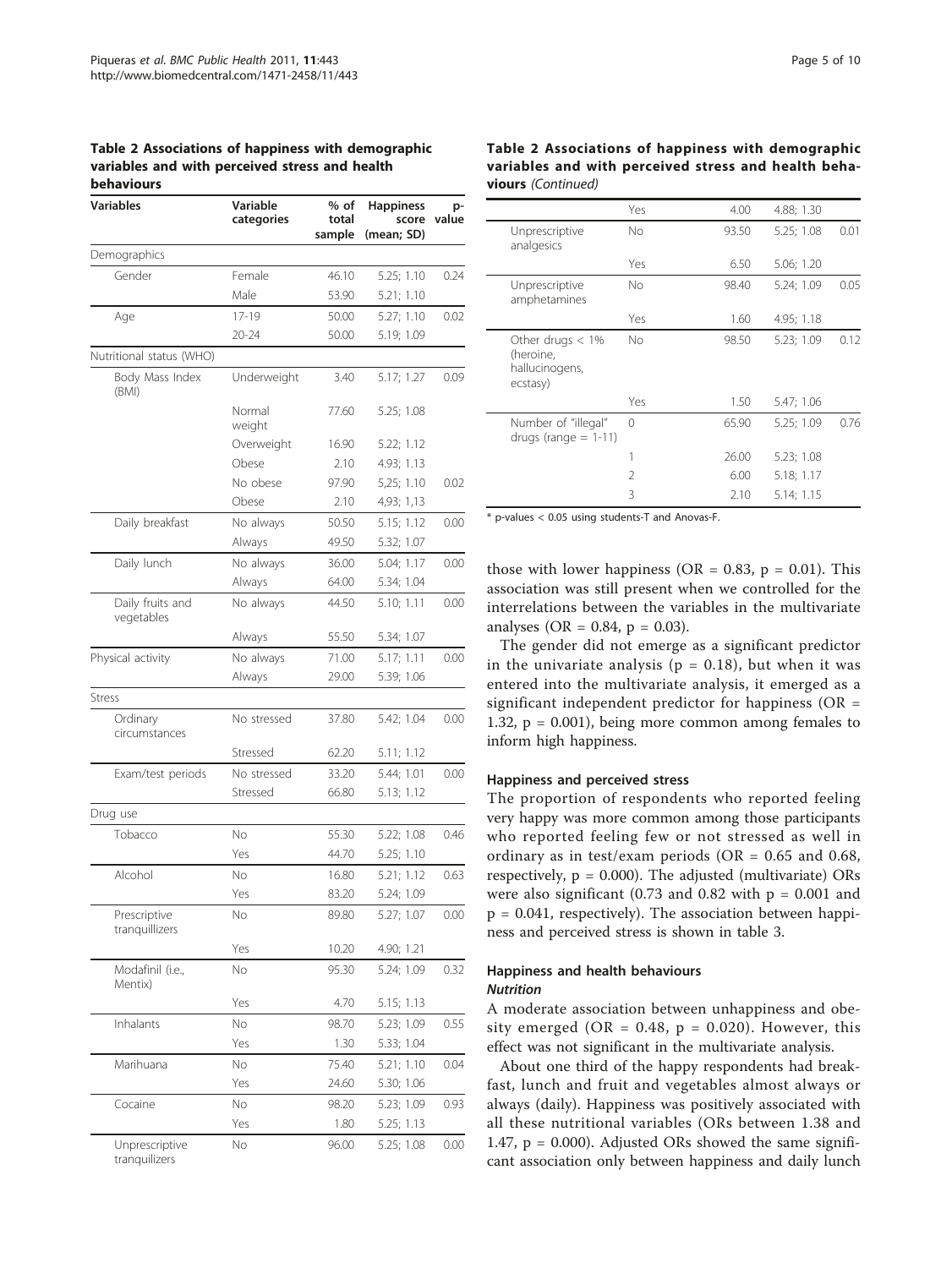## <span id="page-5-0"></span>Table 3 Univariate and multivariate odds ratios for the relationship of happiness with demographic characteristics, perceived stress and health behaviour

| <b>Variables</b>             | Variable categories % happy |       | Unadjusted (univariate) |                  | Adjusted (multivariate) |      |
|------------------------------|-----------------------------|-------|-------------------------|------------------|-------------------------|------|
|                              |                             |       | Odds ratio (95% CI)     | $\boldsymbol{p}$ | Odds ratio (95% Cl)*    | p    |
| Demographics                 |                             |       |                         |                  |                         |      |
| Gender                       | Male $(= ref)$              | 29.80 |                         |                  |                         |      |
|                              | Female                      | 31.90 | 1.10 (0.96-1.28)        | 0.18             | $1.32(1.12-1.55)$       | 0.00 |
| Age                          | $17-19 (= ref)$             | 32.70 |                         |                  |                         |      |
|                              | $20 - 24$                   | 28.80 | $0.83$ $(0.72 - 0.96)$  | 0.01             | $0.84$ $(0.72 - 0.98)$  | 0.03 |
| Nutrition                    |                             |       |                         |                  |                         |      |
| Body Mass Index (BMI)        | Underweight(= ref)          | 33.30 |                         | 0.14             |                         |      |
|                              | Normal weight               | 31.30 | $0.91$ $(0.61 - 1.37)$  | 0.06             |                         |      |
|                              | Overweight                  | 31.40 | $0.91(0.59-1.41)$       | 0.69             |                         |      |
|                              | Obese                       | 17.90 | $0.44$ $(0.21 - 0.91)$  | 0.03             |                         |      |
|                              | No obese                    | 31.40 |                         |                  |                         |      |
|                              | Obese                       | 17.90 | $0.48$ $(0.25 - 0.89)$  | 0.02             |                         |      |
| Daily breakfast              | No always $(= ref)$         | 27.30 |                         |                  |                         |      |
|                              | Always                      | 34.10 | 1.38 (1.19-1.59)        | 0.00             |                         |      |
| Daily lunch                  | No always $(= ref)$         | 25.70 |                         |                  |                         |      |
|                              | Always                      | 33.50 | 1.46 (1.25-1.70)        | 0.00             | 1.40 (1.18-1.66)        | 0.00 |
| Daily fruits and vegetables  | No always $(= ref)$         | 26.20 |                         |                  |                         |      |
|                              | Always                      | 34.30 | 1.47 (1.27-1.70)        | 0.00             | $1.34(1.14-1.58)$       | 0.00 |
| Daily physical activity      | No always $(= ref)$         | 29.00 |                         |                  |                         |      |
|                              | Always                      | 34.80 | $1.30(1.12-1.53)$       | 0.00             | 1.33 (1.12-1.58)        | 0.00 |
| <b>Stress</b>                |                             |       |                         |                  |                         |      |
| Ordinary circumstances       | No $(= ref)$                | 36.50 |                         |                  |                         |      |
|                              | Yes                         | 27.20 | $0.65$ $(0.56 - 0.75)$  | 0.00             | $0.73$ $(0.61 - 0.87)$  | 0.00 |
|                              | No $(= ref)$                | 36.30 |                         |                  |                         |      |
| Exam/test periods            | Yes                         |       |                         |                  |                         |      |
|                              |                             | 27.90 | $0.68$ $(0.58 - 0.79)$  | 0.00             | $0.82$ $(0.68 - 0.99)$  | 0.04 |
| Drug use                     |                             |       |                         |                  |                         |      |
| Tobacco                      | No $(= ref)$                | 29.60 |                         |                  |                         |      |
|                              | Yes                         | 32.10 | $1.12(0.97 - 1.30)$     | 0.11             | 1.20 (1.03-1.40)        | 0.02 |
| Alcohol                      | No $(= ref)$                | 29.60 |                         |                  |                         |      |
|                              | Yes                         | 30.90 | 1.07 (0.88-1.30)        | 0.52             |                         |      |
| Prescriptive tranquillizers  | No $(= ref)$                | 31.70 |                         |                  |                         |      |
|                              | Yes                         | 22.40 | $0.62$ $(0.48 - 0.80)$  | 0.00             | $0.62$ (0.50-0.85)      | 0.00 |
| Modafinil (i.e., Mentix)     | $No (= ref)$                | 30.90 |                         |                  |                         |      |
|                              | Yes                         | 30.10 | 0.96 (0.68-1.36)        | 0.83             |                         |      |
| Inhalants                    | No $(= ref)$                | 30.80 |                         |                  |                         |      |
|                              | Yes                         | 26.10 | $.79$ $(.41-1.53)$      | 0.49             |                         |      |
| Marihuana                    | No $(= ref)$                | 30.20 |                         |                  |                         |      |
|                              | Yes                         | 32.50 | 1.12 (0.95-1.32)        | 0.19             |                         |      |
| Cocaine                      | No $(= ref)$                | 30.80 |                         |                  |                         |      |
|                              | Yes                         | 30.60 | $0.99$ $(0.58-1.71)$    | 0.98             |                         |      |
| Unprescriptive tranquilizers | No $(= ref)$                | 31.10 |                         |                  |                         |      |
|                              | Yes                         | 21.90 | $0.62$ $(0.41 - 0.94)$  | 0.02             |                         |      |
| Unprescriptive analgesics    | No $(= ref)$                | 31.10 |                         |                  |                         |      |
|                              | Yes                         | 26.50 | $0.80$ $(0.59-1.08)$    | 0.15             |                         |      |
| Unprescriptive amphetamines  | No $(= ref)$                | 30.90 |                         |                  |                         |      |
|                              | Yes                         | 20.40 |                         | 0.10             |                         |      |
|                              |                             |       | $0.57(0.29-1.11)$       |                  |                         |      |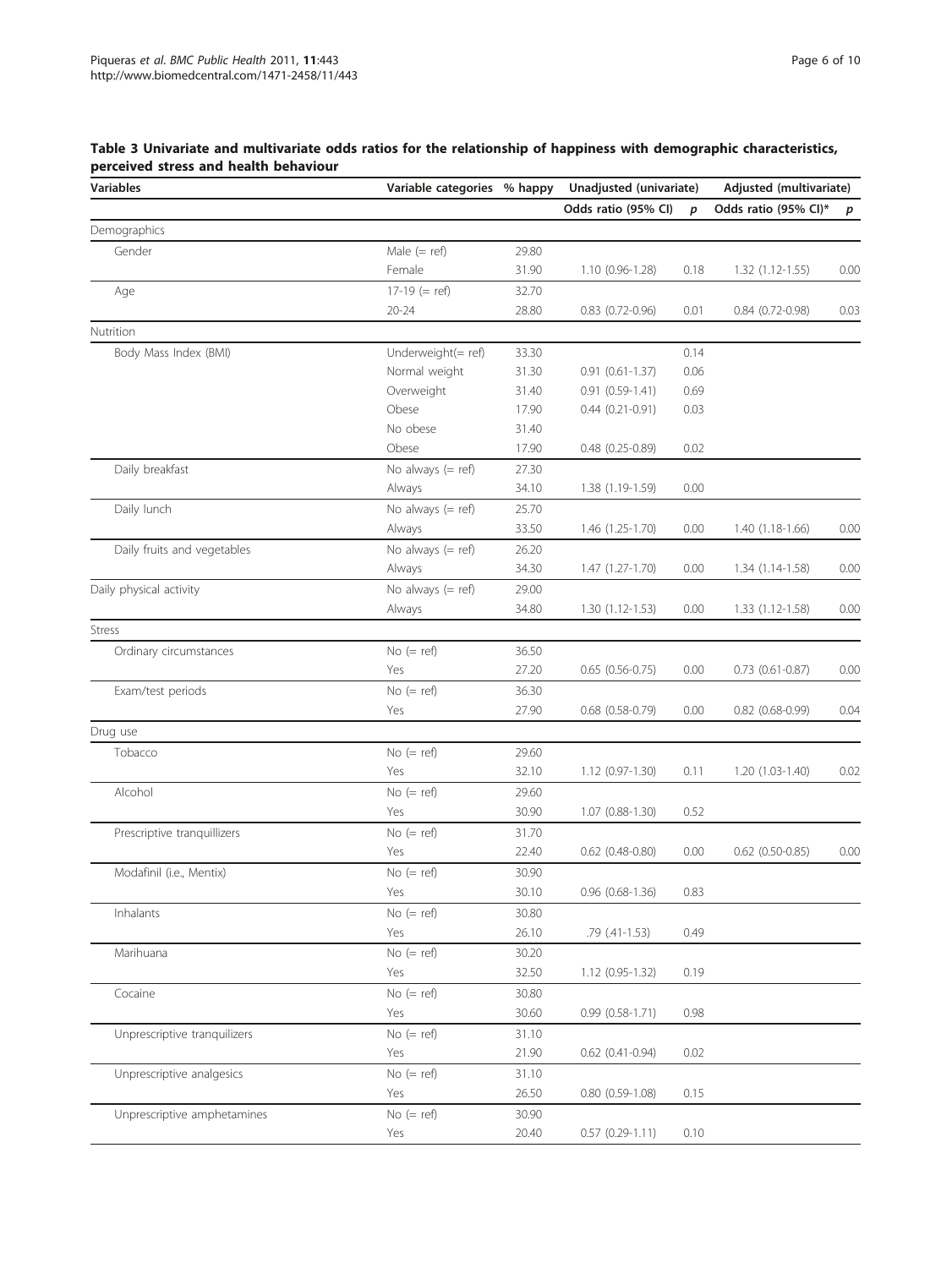| Other drugs $<$ 1% (heroine, hallucinogens, ecstasy) No (= ref) |     | 30.50 |                     |      |  |
|-----------------------------------------------------------------|-----|-------|---------------------|------|--|
|                                                                 | Yes | 30.00 | 1.52 (0.86-2.68)    | 0.15 |  |
| Number of "illegal" drugs (range $= 1-11$ )                     |     | 31.10 |                     |      |  |
|                                                                 |     | 30.20 | $0.96(0.81 - 1.13)$ | 0.22 |  |
|                                                                 |     | 31.90 | $1.03(0.76-1.41)$   | 0.30 |  |
|                                                                 |     | 24.30 | $0.71(0.41-1.23)$   | 0.23 |  |

Table 3 Univariate and multivariate odds ratios for the relationship of happiness with demographic characteristics, perceived stress and health behaviour (Continued)

\* Method: Forward LR (they were just entered significant variables; variables not included in the final model were the following: age, physical activity, marihuana, tranquilizers without prescription, and analgesics without prescription.

and fruit/vegetables intake (Adjusted ORs 1.40 and 1.34, respectively,  $p = 0.000$ .

#### Physical activity

A moderate but significant association with happiness emerged (OR =  $1.30$ ,  $p = 0.001$ ), showing that daily and regular exercise is more frequent among happier participants. This association was still present when the interrelations between the variables were controlled in the multivariate analysis (Adjusted OR = 1.33,  $p = 0.001$ ).

#### Drug intake

Univariate analysis showed that happiness was associated with either prescriptive or unprescriptive tranquilizers takers (OR =  $0.62$  and  $0.62$ , p =  $0.000$  and p = 0.020, respectively). In the multivariate analysis, only users of tranquilizers under prescription was longer statistically associated with subjective happiness (Adjusted  $OR = 0.620$ ,  $p = 0.001$ ), indicating that unprescriptive tranquilizers differences were mediated by other variables. Unexpectedly, smoking cigarettes emerged as a significant predictor of happiness in the multivariate analysis (Adjusted OR = 1.202,  $p = 0.021$ ), indicating that its effect were mediated by other variables.

## **Discussion**

The main objective of the study was to confirm associations between subjective happiness (one of the construct related to positive psychological states and well-being) and favourable health outcomes in a Latin American sample. Traditionally, it has been purposed that this relationship takes place through two pathways: its relationship with favourable biological responses to stress and its connection with healthy lifestyles and prudent health behaviours. On the one hand, we pretended to give support to the relationship between happiness and lower scores on perceived stress, as a correlate of favourable psychobiological responses to stress. On the other hand, we tried to find some evidence of the association of happiness with some health behaviours, as an expression of healthy lifestyles and prudent health behaviours.

A substantial number of young adults in this study reported very high happiness, with 30.80% of the total sample saying that they were very happy with their lives (scores of 6 or above in a 7-point Likert scale). Even more, if we considered people over the mean score, the rate was higher, approximately 50%. This data are consistent with those indicating that 23% (range = 12-27%) of young adults reports being very satisfied with their life as a whole (very positive well-being) across culture [[16\]](#page-9-0) or other study showing an average level of "very happy" people of 27.5% (range = 8-47%). In general, all these studies found that subjective well-being or happiness is higher in Western countries, followed by countries from Eastern Europe and finally Asian countries [[16,29,36](#page-9-0)].

Our results indicated that being very happy was more common among female. Although gender effect has previously presented some ambiguity, in general, it appears that women tend to report higher happiness levels than men [[16,37\]](#page-9-0). Anyway, it seems to be evidence of paradoxical women's declining relative wellbeing across demographic group and industrialized countries over recent decades in comparison with the opposite effect among men [[38\]](#page-9-0). Furthermore, some studies display that there is a specific difference in the gender distribution of well-being across world regions, with women reporting greater levels of well-being on average in Asian countries, but lower levels than men in the Western countries [[16](#page-9-0)]. Anyway, genetic studies do not find any age effect [\[39,40\]](#page-9-0).

Referring to the relationship between age and happiness, we found that happiness was higher in the younger group. This data is consistent with those by Dear et al. [[37\]](#page-9-0) that found that life satisfaction was higher in young adults than in the middle -aged or elderly or Bartels et al. [[39](#page-9-0)] who reported a small but significant negative effect of age on mean levels of subjective well-being. Although some studies have found the opposite age effect, highlighting that aging is a preventative factor of depressive state and/or felling of unhappiness [[19](#page-9-0)], or have not showed any age effect [[40\]](#page-9-0), this apparent contradiction has been clarified recently. Some studies have proved that there are non-linear effects, but well-being is U-shaped over the life cycle. In general, these studies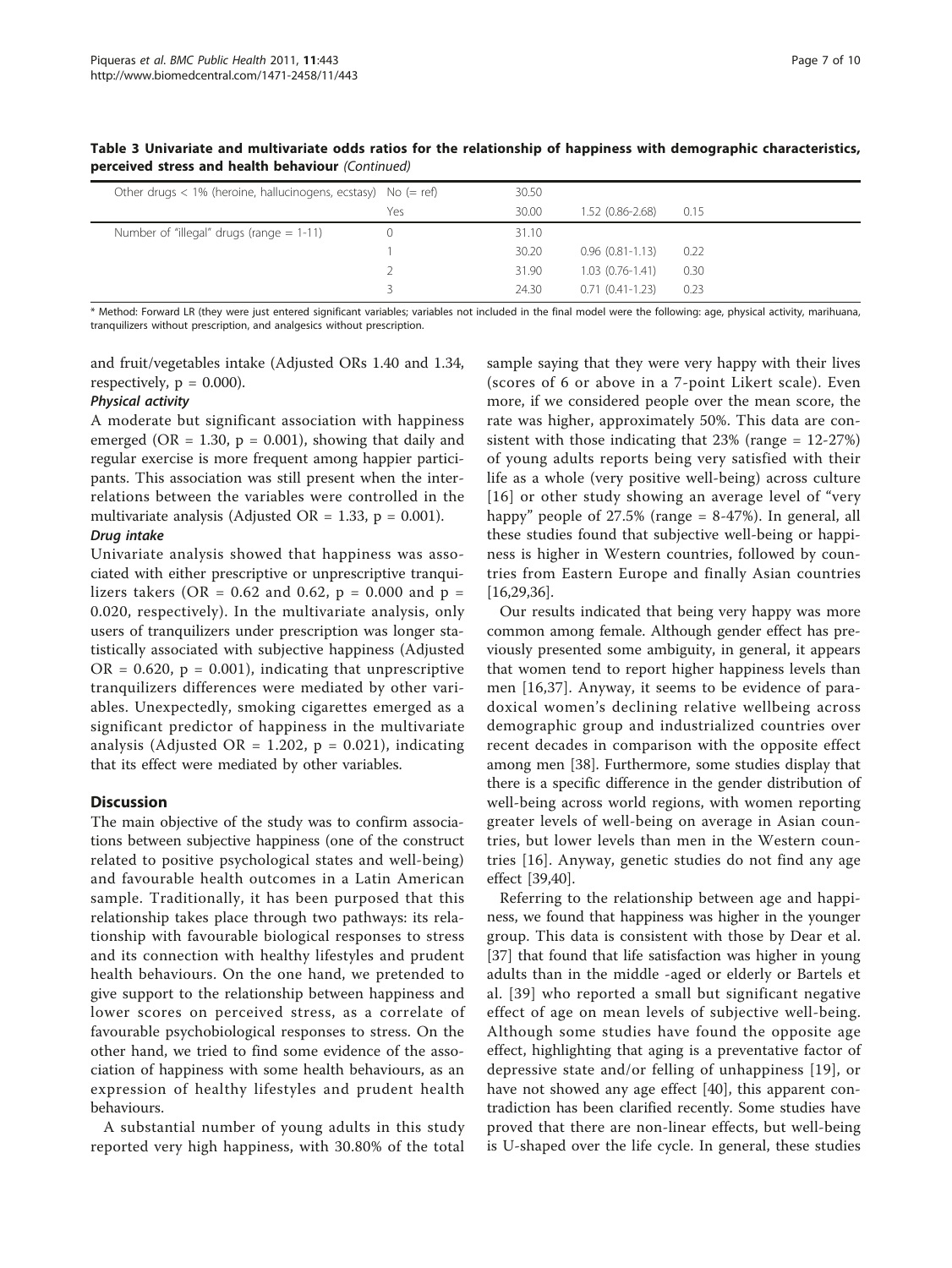show that lower levels of happiness are among the 35 and 62 years of age -middle age- across gender and countries [\[41\]](#page-9-0). Furthermore, this work confirmed this result for a large, heterogeneous sample of countries (72 developed and developing countries), taking into account potential cohort effects. This finding is also coherent with our data, corresponding with some point of the increasing left tail of the U-shaped distribution.

The hypothesis related to the association between happiness and perceived stress was largely confirmed (in both univariate and multivariate analyses), indicating that participants who perceived higher levels of stress in ordinary circumstances and during tests situations reported being less happy than those with lower levels of stress. These results are in line with previous evidence showing that there is an inverse relationship between happiness with perceived stress by means of self-reported measures [[14](#page-9-0),[17\]](#page-9-0). So, Schiffrin et al. [\[14](#page-9-0)] found that both self-reported variables were inverse associated by means of a correlational study with college students, whereas Mikolajczak et al. [[17\]](#page-9-0) also found the same effect plus a relationship between subjective happiness and a biological marker of psychological and physical health status, the cortisol awakening response flexibility. This study is consistent with previous studies [[14](#page-9-0)] suggesting that one of the main practical implications of this finding is that interventions designed to increase happiness might benefit from the inclusion of activities to manage and cope with stress and that this sort of interventions should also utilize state measures of happiness that are sensitive to increases in happiness that may occur as a result of the intervention.

The second main hypothesis of the study was partially confirmed, in that happiness was positively associated with most of the prudent health behaviours except alcohol consumption, and other drug uses. Effects were positive and significant, but moderate for daily breakfast, daily lunch, daily fruit and vegetables intake and daily physical activity, as well as they were negative for prescriptive and unprescriptive tranquilizers intake and obesity. When the calculations were adjusted by means of the multivariated analysis, obesity, daily breakfast and unprescriptive tranquilizers intake were no longer statistically associated with subjective happiness, but smoking emerged as a new significant predictor of happiness to be added to the previous mentioned variables. In general, our results therefore add to the limited data currently available relating well-being and happiness with prudent health behaviour in Latin American countries.

Overall, our results are consistent with other studies that pointed out that life satisfaction is positively associated with most of the prudent health behaviours across culturally diverse countries, with effects strong for psychical exercise, intermediate for fruit intake and lower but significant for cigarette smoking and dietary fat avoidance [\[16\]](#page-9-0). In addition to this, other studies have also found an association of high self-rated health with more physically active, more sleep, less likely to be overweight, lower scores on loneliness, shyness and hopelessness, and higher on self-rated happiness [\[12\]](#page-9-0) and between positive lifestyle changes such as increasing physical activity levels and increase in fruit and vegetable consumption and positive changes in mental health (peacefulness and happiness) [\[42](#page-9-0)].

Regarding physical activity, they are also coherent with a study showing that exercise participation is associated with higher levels of life satisfaction and happiness, and that both variables appeared to be mediated by genetic factors [[21\]](#page-9-0) or with another one highlighting a inversely association between jogging and other types of psychical activity in leisure time with stress and life dissatisfaction [[43](#page-9-0)]. Most of these studies recommend that increased well-being should be a key argument in future campaigns for increased leisure-time physical activity.

Previous research relating dietary quality with positive well-being has been inconsistent, at least in Western countries, regarding daily breakfast and snacks intake [[16,19\]](#page-9-0). Other previous works reported a significant relationship with fruits and vegetables and limiting fat intake [\[16,42\]](#page-9-0). Our findings give a stronger support to this relationship related to daily intake of lunch and fruit and vegetables, and a significant, but lower support to the association with daily breakfast intake. Therefore, our findings are consistent with these previous studies.

Regarding obesity, our data showed a low but significantly positive relationships between obesity and a lower happiness. Although previous studies indicated contradictory outcomes regarding the association between obesity or BMI categories and happiness or well-being [[19,23](#page-9-0)], however, our outcome is consistent with those by de Wit et al. [[24\]](#page-9-0) showing a significant U-shaped trend in the association between body mass index categories (underweight, normal, overweight and obesity) and depression, which could be considered as the opposite extreme of happiness. Probably, the lack of agreement could be made clear because of most studies focused on linear- (positive, negative) or no trends in the association between obesity and depression/happiness, whereas a u-shaped association is a better explanation.

Our results showed that happiness was moderately and negatively related to prescriptive tranquilizers intake, and lower but also significantly with unprescriptive tranquilizers intake. This finding is in line with the controversy about the use of the psychotropic drugs labelled as happiness pills or "happy pills" during the last half 60 years. In this sense, some authors have highlighted that "happiness pills" has become a "national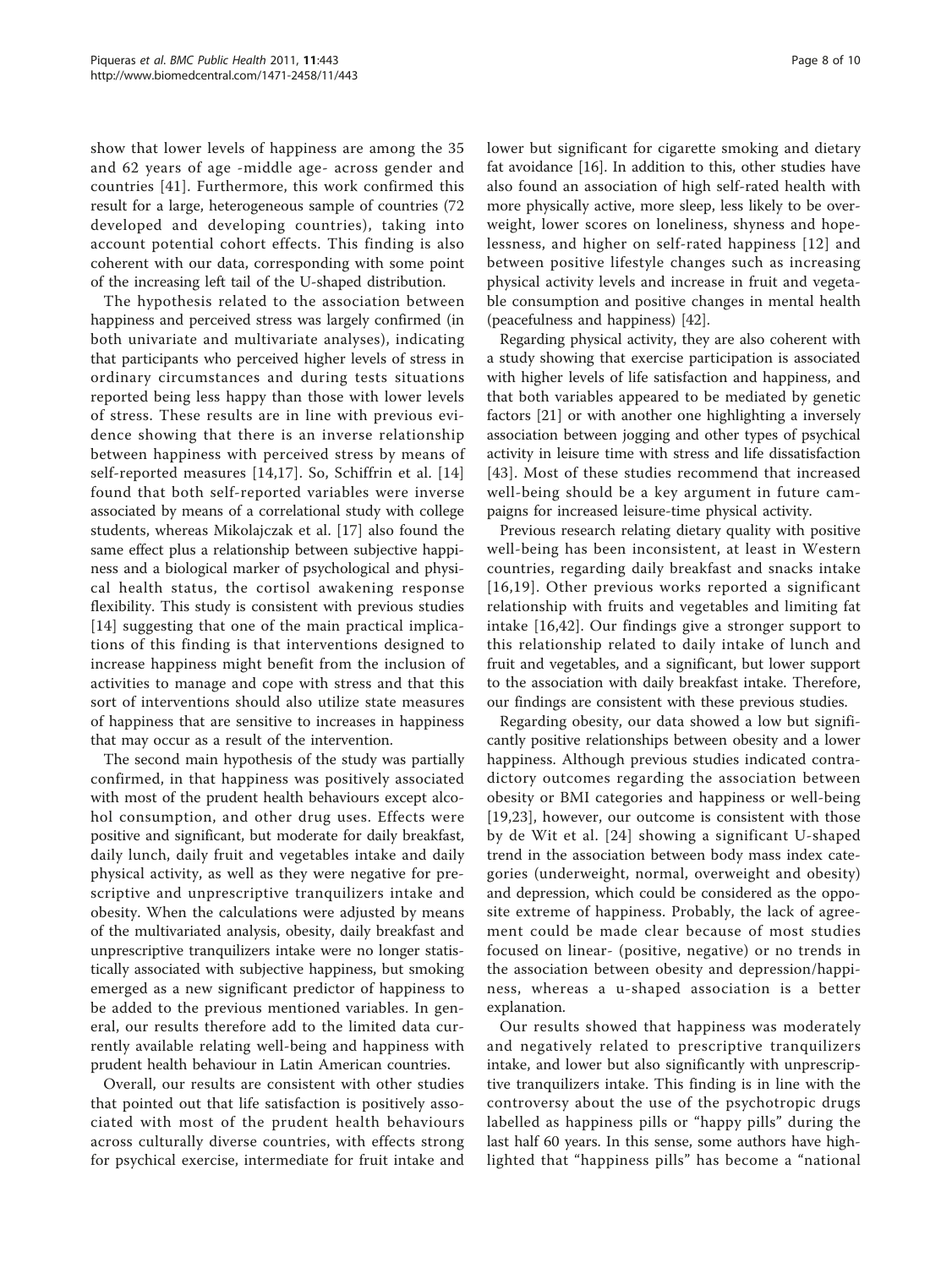<span id="page-8-0"></span>nightmare" [[44\]](#page-9-0); the problem of iatrogenic addiction in the age of happiness pills as 'Botox' for the mind [[45](#page-9-0)] or the unhappy saga of happy pills [\[46](#page-9-0)].

Surprisingly, we also found a low positive association between happiness and smoking by means of the multivariate analysis, whereas we did not find any relationship between happiness and other drugs consumptions, such as alcohol intake, marihuana consumption, etc. The results about the association between positive affect and healthy behaviour have been quite have been inconsistent [[19,25-27\]](#page-9-0). So, on the one hand, some studies have found a relationship of well-being with no smoking or less cigarette use [[11](#page-9-0),[16,22,47\]](#page-9-0); with less alcohol intake [\[27](#page-9-0)] and with no smoking nor abuse of drugs or alcohol [\[22](#page-9-0)]. On the other hand, other works did not find this relationship between neither smoking nor alcohol intake and happiness [\[19](#page-9-0)]. Even, other studies found a positive relationship between alcohol intake and higher well-being among university students [[26\]](#page-9-0) or a U-shaped relationship between well-being and alcohol consumption, whereby well-being was lower both in abstainers and in heavy users [[37](#page-9-0)]. Thus, positive affect might benefit health by indirect relations to health promoting activities, although the relationship seems to be more complex than expected. In example, a tentative explanation for the inconsistency about the relationship between smoking and well-being has been that smoking might partly be a consequence of negative affective states, while stopping smoking or reducing cigarette consumption leads to enhanced well-being and happiness [\[48](#page-9-0)].

To sum up, our findings are mainly consistent with previous studies, indicating that healthy lifestyles and prudent health behaviours are positively associated with happiness. Furthermore, studies have pointed out that both genes and environment play important roles in the associations between well-being and health [[49\]](#page-9-0).

This study has a number of strength, including a large homogeneous sample, uniform measures of health behaviours, a standard assessment of happiness and the novelty of including a Latin American sample. There are also several limitations. This study was cross-sectional, so causal relationships cannot be drawn. The study was carried out with students from a public university of one country from Latin America, and inclusion of other centres could have resulted in different effects. The association between happiness and food might be moderated by income. Despite the fact that participants belonged to a broad variety of municipalities from Chile with different level of incomes following the Chilean National Institute of Statistics, there was no data on participants' income. Furthermore, our university students sample are not representative of Chilean young adults in general, and the rate of happiness and health behaviours may be different in other sector of the population.

Students were tested here by means of self-report items and scales, and more refined assessments with objective verification would have been desirable.

#### Conclusions

Nevertheless, the results add to the literature in documenting associations between positive well-being/happiness and a range of behaviours and emotional responses relevant to health in a different cultural group. The findings of this study are consistent with the notion that health behaviours and perceived stress account in part for the relationship between positive psychological states and good health, providing support to the double pathway in which well-being seems to have an effect on health outcomes. It also underscore the importance of that some healthy behaviours and person's cognitive appraisal of stress are integrated into their lifestyle for college students. Additionally, highlight the importance of taking into account these variables in the design of strategies to promote health education in university setting. Finally, our findings pointed out the extent of happiness in an emerging country such as Chile, which is comparable to that of western countries belonging to the so-called "western culture" (thus despite economic and other cultural differences).

#### Acknowledgements

This research was carried out thanks to the funding from the Vicerrectoría de Gestión y Desarrollo Estudiantil de la Universidad de Santiago de Chile. The preparation of this article was partially supported by two grants awarded to the first author from the Carolina Foundation and the Valencian Community (BEST/2010/118) for research stays abroad at the School of Psychology of the University of Santiago de Chile and the Department of Clinical Psychology of the VU University Amsterdam, respectively.

#### Author details

<sup>1</sup>Departament of Health Psychology, Universidad Miguel Hernández de Elche, Elche, Spain. <sup>2</sup>Center for Health Promotion, Universidad de Santiago de Chile (USACH), Santiago de Chile, Chile. <sup>3</sup>School of Psychology, Universidad de Santiago de Chile (USACH), Santiago de Chile, Chile. 4 Department of Clinical Psychology, VU University Amsterdam, Amsterdam, The Nederlands.

#### Authors' contributions

All authors contributed equally in the design of the study. JAP oversaw all aspects of its implementation, performed the statistical analysis and prepared the manuscript. WK and PVV acquired funding and permissions for the research, collected the data and assisted in drafting of the manuscript. AVS and PC gave statistical expertise, assisted in interpretation of data analysis and revised the manuscript for intellectual content. All authors read and approved the final manuscript.

#### Competing interests

The authors declare that they have no competing interests.

Received: 4 January 2011 Accepted: 7 June 2011 Published: 7 June 2011

#### References

- 1. Seligman MEP: Authentic happiness: Using the new positive psychology to realize your potential for lasting fulfilment. New York, NY: Free Press; 2002.
- 2. Keyes C: The mental health continuum: from languishing to flourishing in life. J Health Soc Res 2002, 43:207-222.